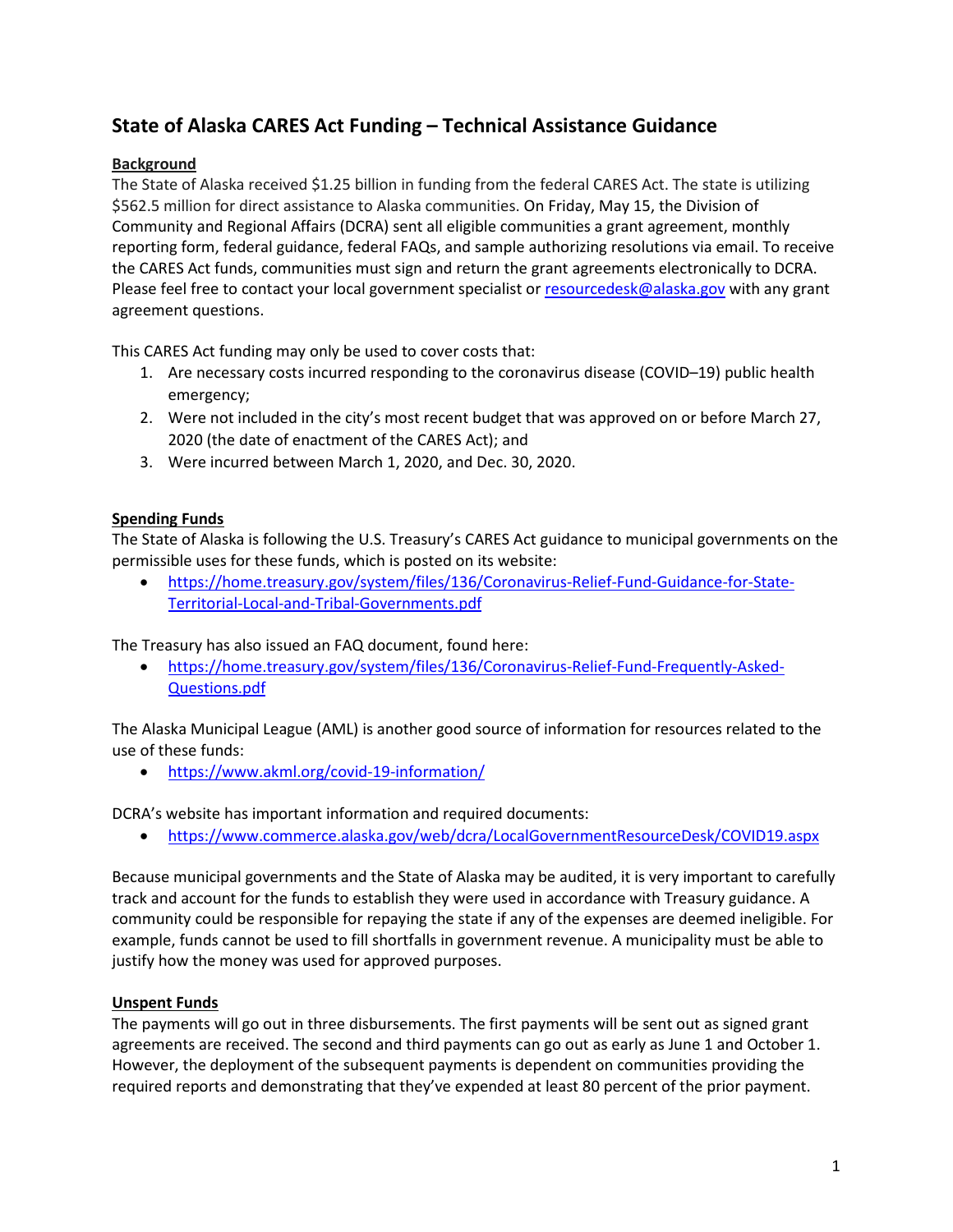### **Reporting**

Monthly reporting is required. The grantee shall submit a completed COVID-19 Expenditures by Community Report Form provided by the Office of Management and Budget each month during the life of the grant agreement. The reports need to detail total dollars spent to address medical, public health, payroll, compliance, economic or other issues that fall under the community response to the health crisis. Any cost over \$25,000 will require further description.

## **Recommendations for Municipal Governments**

Before spending any CARES Act funds, it is recommended that a municipal government consider taking the following steps:

- Develop a budget that includes direct expenditures incurred responding to the public health emergency since March 1, and expenditures that will likely be incurred before Dec. 30, 2020. Be sure that all expenses are justifiable as a response to the public health emergency.
	- o *Note: Money must be spent prior to Dec. 30, 2020.*
- Develop program/project descriptions for the funding. For example, if the municipal government wants to establish a grant program for business owners to reimburse the costs of business interruption during the COVID-19 pandemic, the grant program should be designed to meet the parameters of the Treasury guidance.
- If the community also has a tribal government, see how they plan to use their CARES Act funds to ensure efforts aren't duplicated and to increase cooperation across local agencies.
- Obtain written approval from the community governing body for the programs/projects and budgets. This approval should be by written resolution on non-code ordinance. The written document might also include the following recitals:
	- o The community's specific COVID-19 issues;
	- o Whether a public emergency was declared;
	- o Major steps taken to address the public emergency;
	- o Costs incurred to date;
	- o Estimated future costs (based on the budget);
	- o FY 2020 approved budget amount;
	- o FY 2019 expenditures;
	- o Determination of types of programs necessary to respond to the public emergency; and
	- o Business interruption impacts on local businesses.
- Set up a separate chart of accounts to track revenue and specific expenditures related to CARES Act fund use. Creating separate bank accounts for these funds can help ensure adequate tracking. Save all receipts and documentation associated with CARES Act expenditures. This will support any reporting required or assist with the response to any audit. A guide can be found here: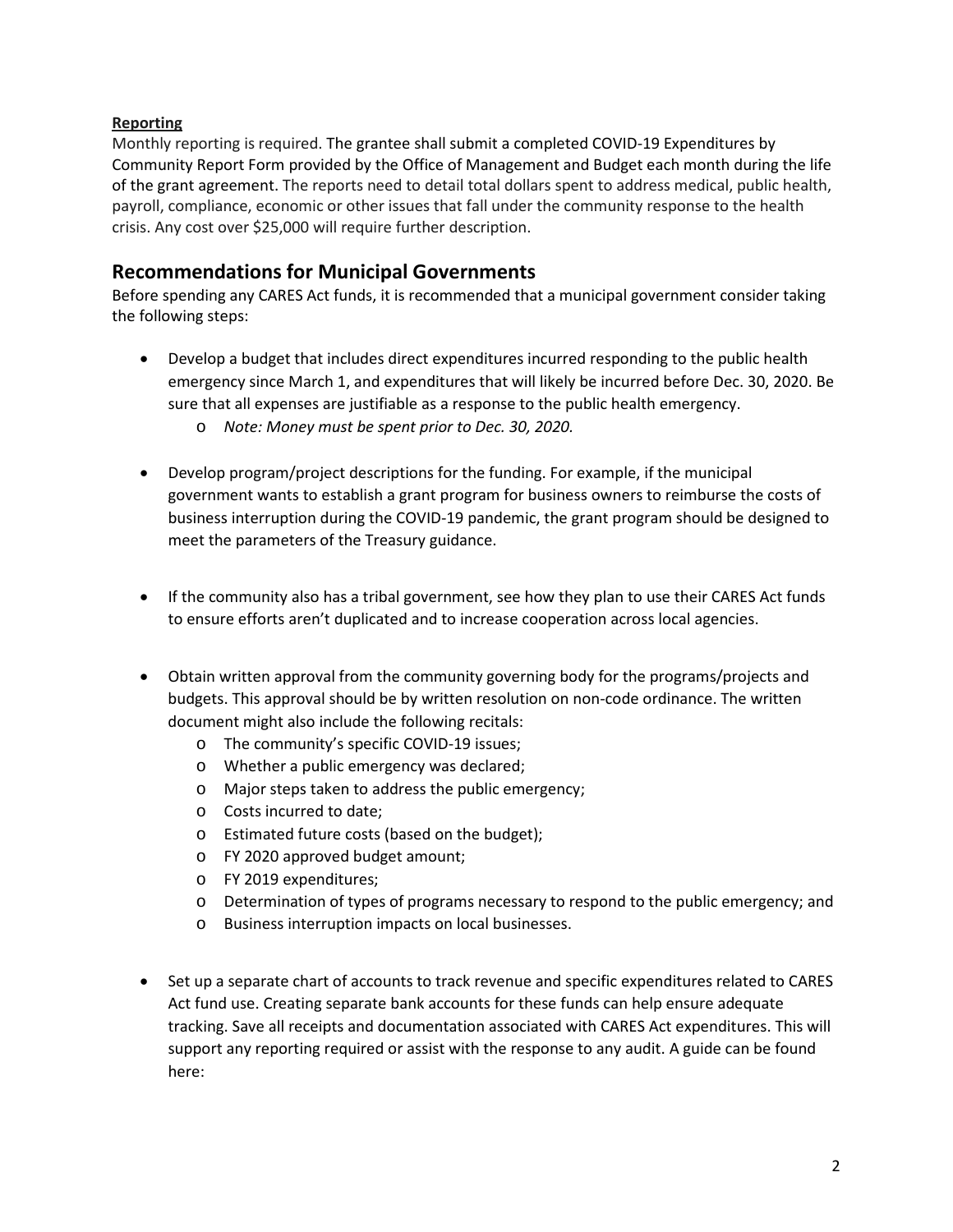o [https://www.commerce.alaska.gov/web/Portals/4/pub/COVID-](https://www.commerce.alaska.gov/web/Portals/4/pub/COVID-19/Relief%20Fund/USING%20CLASSES%20TO%20TRACK%20CARES%20ACT.pdf)[19/Relief%20Fund/USING%20CLASSES%20TO%20TRACK%20CARES%20ACT.pdf](https://www.commerce.alaska.gov/web/Portals/4/pub/COVID-19/Relief%20Fund/USING%20CLASSES%20TO%20TRACK%20CARES%20ACT.pdf)

# **Determining Eligible Costs**

Municipal governments are responsible for making determinations as to what expenditures are necessary due to the COVID-19 public health emergency and do not need to submit any proposed expenditures to the State of Alaska for review/approval.

Examples of eligible expenditures include (but are not limited to):

- **Medical expenses**
	- o All medical costs incurred in response to COVID-19, including
		- Funds used to support hospitals, clinics, and similar facilities with necessary expenditures incurred due to COVID-19
		- **Costs of providing COVID-19 testing.**

### • **Public health expenses**

- o Expenses for communication of public health orders related to COVID-19 such as outreach material, printing and announcements
- o Expenses for enforcing public health orders
- o Acquiring and distributing medical and protective supplies for medical personnel and other public service providers and safety workers, including:
	- Sanitizing products
	- **Personal protective equipment (PPE)**
- o Expenses for cleaning and disinfecting public areas and facilities
- o Technical assistance to local authorities
- o Public safety measures
- o Expenses related to quarantining individuals.
- **Payroll expenses for services dedicated to mitigating or responding to COVID-19** 
	- o Public employees whose services are substantially dedicated to mitigating or responding to the COVID-19 public health emergency, including employees who were repurposed to perform these previously unbudgeted services. These employees include:
		- Public health employees
		- **Health care employees**
		- **Human services employees**
		- **•** Other employees or new hires for COVID-19 response.

#### • **Expenses of actions to facilitate compliance with public health measures**

- o Food delivery to residents (e.g., senior citizens and vulnerable populations)
- o Expenses to facilitate distance learning in connection with school closings, including: **Technology improvements**
- o Improvements to telework capabilities for public employees
- o Paid sick, family, and/or medical leave for public employees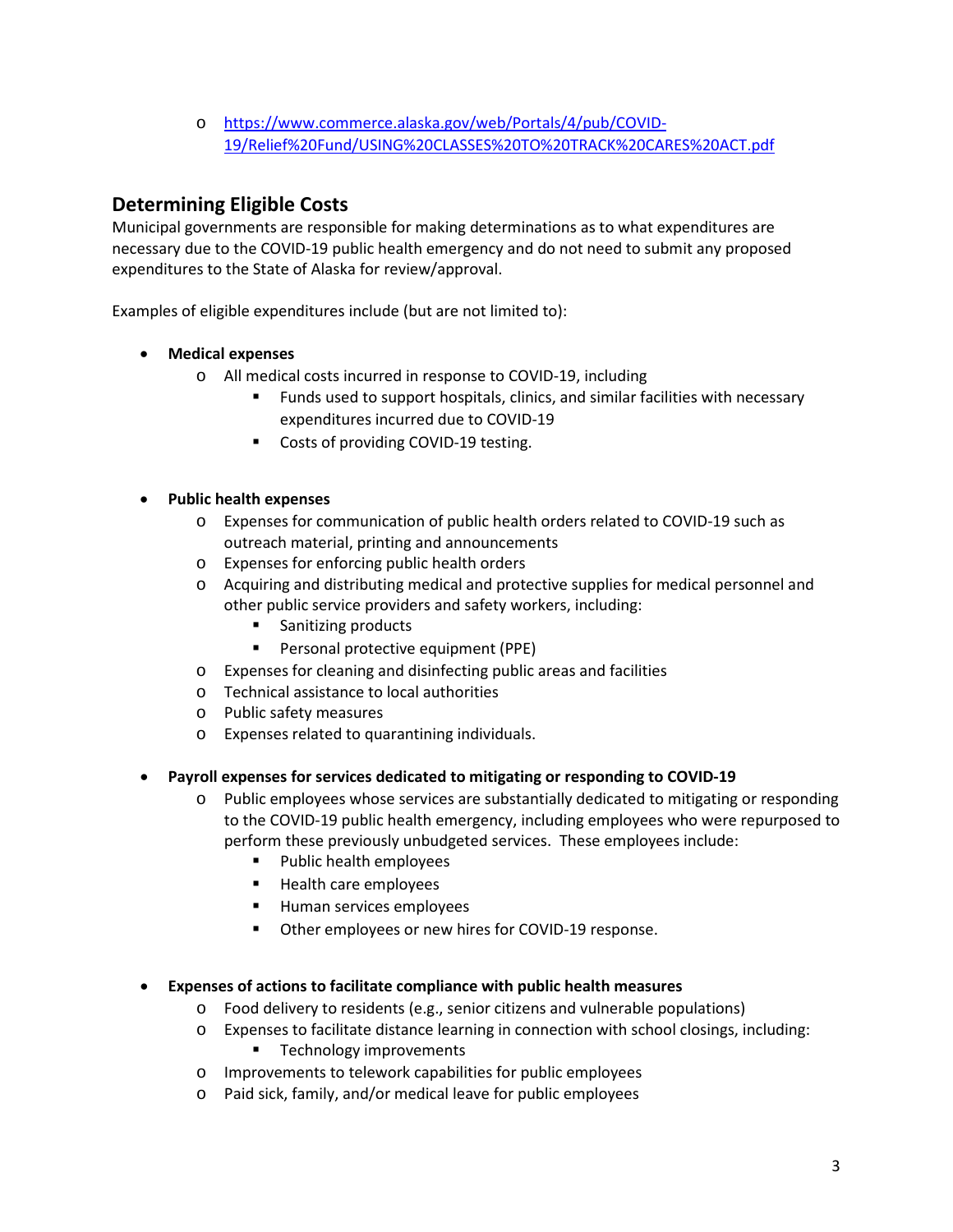- o Care for homeless populations
- o Recovery planning projects.
- **Expenses associated with the provision of economic support for those who have been impacted by COVID-19**
	- o Development of and expenditures related to small businesses grants to reimburse the costs of business interruption during the COVID-19 pandemic
	- o Expenditures related to a state, territorial, local, or tribal government payroll support program
	- o Unemployment insurance costs for people who are unemployed because of COVID-19 (only if those costs are not reimbursed by the federal government)
	- o Assisting individuals with enrolling in a government benefit program
	- o Consumer grant programs to prevent eviction and homelessness because of COVID-19
	- o Employment and training programs for individuals furloughed/laid off due to COVID-19
	- o Emergency financial assistance to individuals and families due to loss of income because of COVID-19, including:
		- **Assistance with overdue rent**
		- **Assistance with mortgage payments**
		- **Unforeseen funeral expenses**
		- Grants to individuals facing economic hardship to subsidize utility fees.
- **Any other COVID-19-related expenses reasonably necessary to the function of government**

## **Rural Alaska Expense Ideas**

Municipal governments are responsible for making determinations as to what expenditures are necessary due to the public health emergency with respect to COVID-19.

- **Water/sewer**
	- o Water/sewer treatment and distribution improvements and preventive maintenance that helps maintain service
		- Must be previously unbudgeted, and the funds must be expended between March 1 and Dec. 30, 2020.
	- o Providing service to shut off homes
		- Funding cannot be used to repay a utility for overdue bills, but it can be used as a grant to an individual that is financially impacted by COVID 19 to maintain service. It can also be used to pay the labor and materials costs to reconnect to piped water and sewer.
	- o Subsidy to the utility to support expenses incurred outside of its approved budget to ensure reliable water/sewer service
	- o Additional time spent by utility operators to support COVID-19 response
	- o Washeteria and watering point repairs, including repair or replacement of washers and dryers
	- o Water and sewage hauling equipment and increased service
	- o Heavy equipment necessary for water and sewer repairs
	- o Repair of residential plumbing in order to maintain service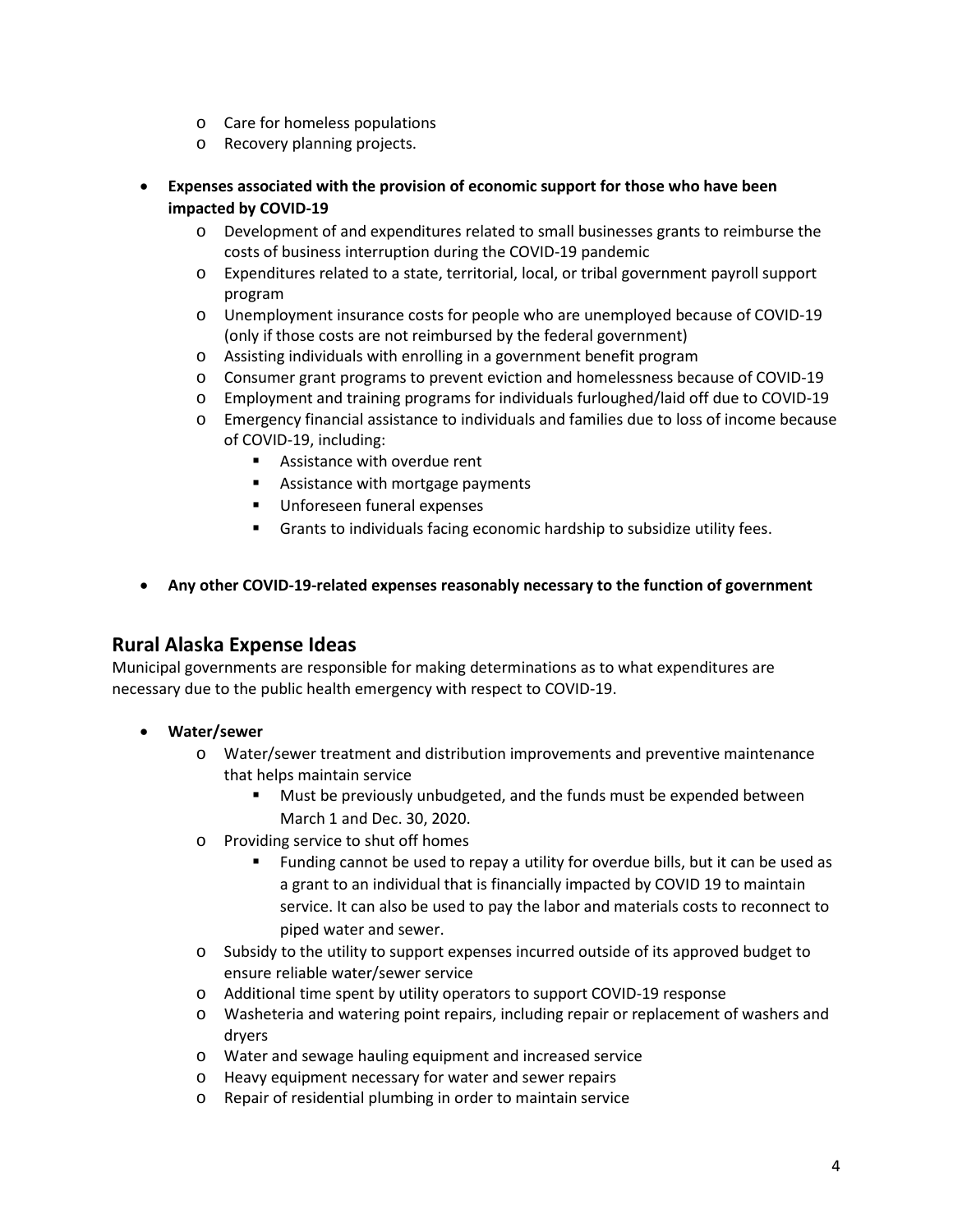- o Acquiring and providing protective supplies (PPE) to utility workers
- o Contributions to existing funding for water/sewer projects whose schedule or budget has been impacted by COVID-19 and will need additional funding to comply with COVID-19 travel mandates and be completed in 2020.

### • **Public health expenses**

- o Sanitation supplies
	- Bleach and other disinfectants
	- Soap and hand sanitizer
	- **Five-gallon buckets, wash basins, water hauling equipment**
- o Laundry detergent, supplies for washeteria, subsidized laundry
- o Masks
	- Sewing machines, fabric and supplies for cloth mask making
- o PPE (gowns, masks, goggles, gloves)
- o Thermometers/no-touch thermometers
- o Mops, microfiber rags, mop buckets, etc.
- o HEPA filtration units, flexible hoses
- o Sneeze guards (e.g., plexiglass) and other public partitions
- o Supplies to mark social distancing in public places (tape, signs, rope, etc.)
- o No-touch trash cans for public places
	- Bags for trash cans
- o Printing costs associated with public education.

#### • **Indoor air quality improvements**

- o Air conditioner units
- o Box fans
- o Passive vents (e.g., Fresh 80s)
- o Range hoods and bathroom vents
- o Heat recovery and ventilation installation
- o Window repairs/replacement
- o Handwashing infrastructure (plumbing repair, parts, basins, etc.)
- o Sanitation supplies for residents
- o Woodstoves, Toyostoves, boiler maintenance.
- **Public health measures** 
	- o Food delivery program for elders/people with compromised health
	- o Any repairs or improvements to facilities meant to help with COVID-19 response
		- **Temporary medical facilities, quarantine housing, etc.**
		- Tents and other temporary structures associated with the response/preparation
	- o Increased disinfection and cleaning of public spaces
	- o Purchase of PPE, including gowns, masks, goggles, gloves and other supplies that are intended to prevent the spread of infection for local first-responder groups
	- o Expenses for public safety measures
	- o Expenses for quarantining individuals.
- **Administrative**